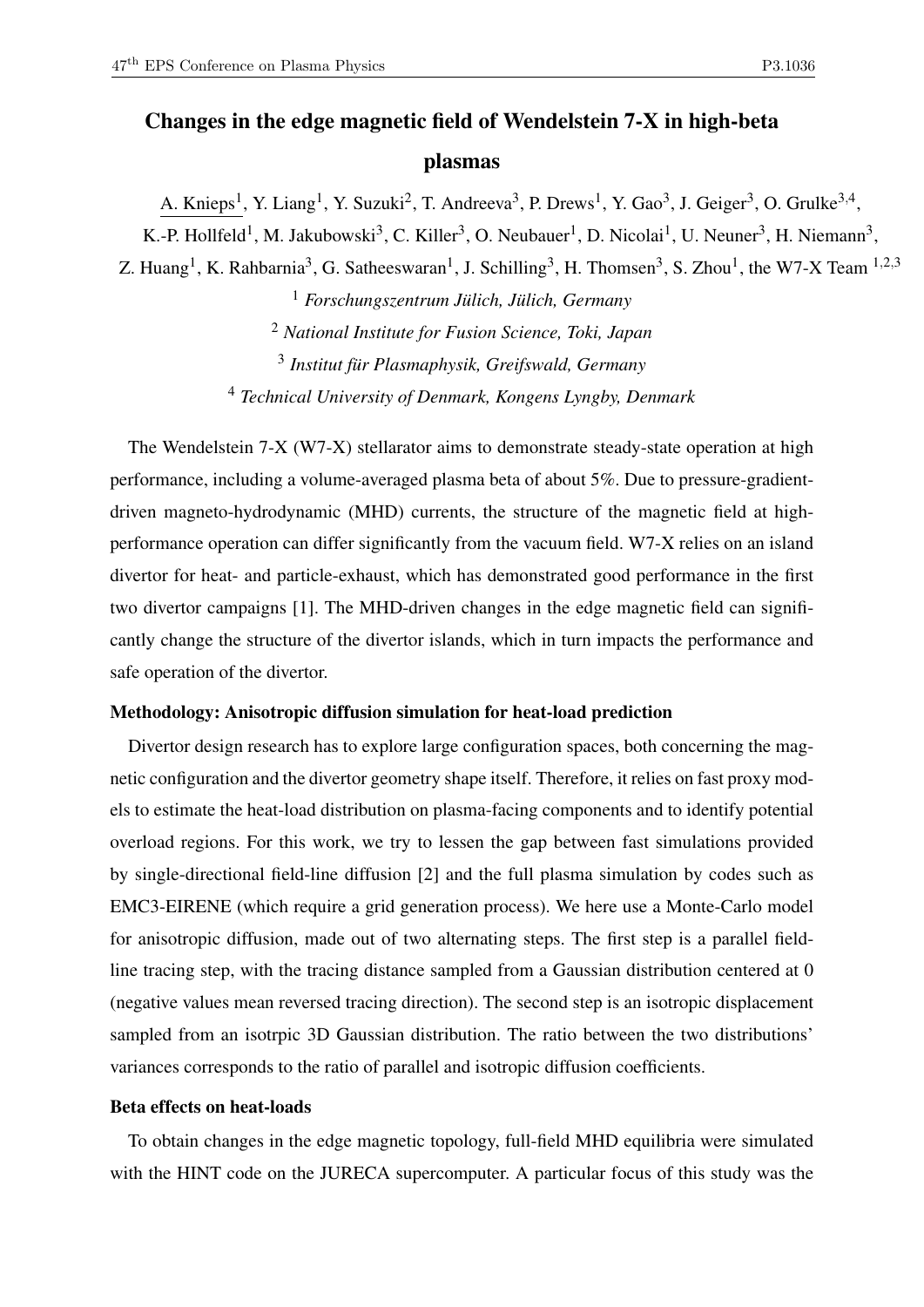influence of the edge rotational transform  $\iota$  on the heat-load patterns and their beta-dependence. Wendelstein 7-X features three distinct edge rotational transform configuration families, with the high-iota ( $t = 5/4$ ) and the low-iota ( $t = 5/6$ ) configurations marking the ends of its *t*-range, and the standard configuration ( $t = 5/5$ ) marking its center. The magnetic standard configuration is of particular importance, as it is one of the two major design configurations. The other major configuration is the high-mirror configuration, which also features an edge rotational transform of  $t = \frac{5}{5}$ .

All three configurations show distinct responses to the transition to high plasma beta. The most benign response is exhibited by the standard magnetic configuration. Here, the dominant feature is the stochastization around the island separatrix (see figure 1), with the island surface structure remaining intact around the O-points. Additionally, due to a change of the outer flux surface shape, the incident angle of the island (along the toroidal cross-section) on the divertor planes is slightly modified, which leads to the appearance of an additional outboard strike-line on the horizontal divertor plate (see figure 2).

The high-iota configuration shows more substantial stochastization, likely due to the interaction of the island with the fully stochastic domain outside of the magnetic islands. On the divertor, the stochastization seems to mainly even out the heat-loads along the divertor plate. The impact of the stochastization on divertor operation (e.g. access to the high recycling regime), however, needs to be clarified in more detailed simulations.

The low-iota configuration shows the most peculiar response. In line with earlier analysis [3], the  $t = 5/6$  islands shrink in diameter with increasing plasma beta, until at  $\beta_{ax} = 5\%$  (volumeaveraged beta of 2.5%) only the higher order 10/12 islands remain. This leads to a transition away from a divertor configuration to a limiter-like edge topology, which is accompanied by with a transition in attached power loads from a line-like to a spot-like structure (which has substantially enhanced heat-loads).

#### Conclusions & Outlook

Based on the equilibrium and heat-load simulations, it seems that, from a view of island divertor stability, the 5/5 family of magnetic configurations (which includes additional configurations like the bootstrap-optimized high-mirror configuration) is the most attractive for highperformance operation. The additional interaction of the beta-driven changes with the toroidal plasma currents present in the experiments, which have been studied separately and which have been neglected here, needs a joint assessment.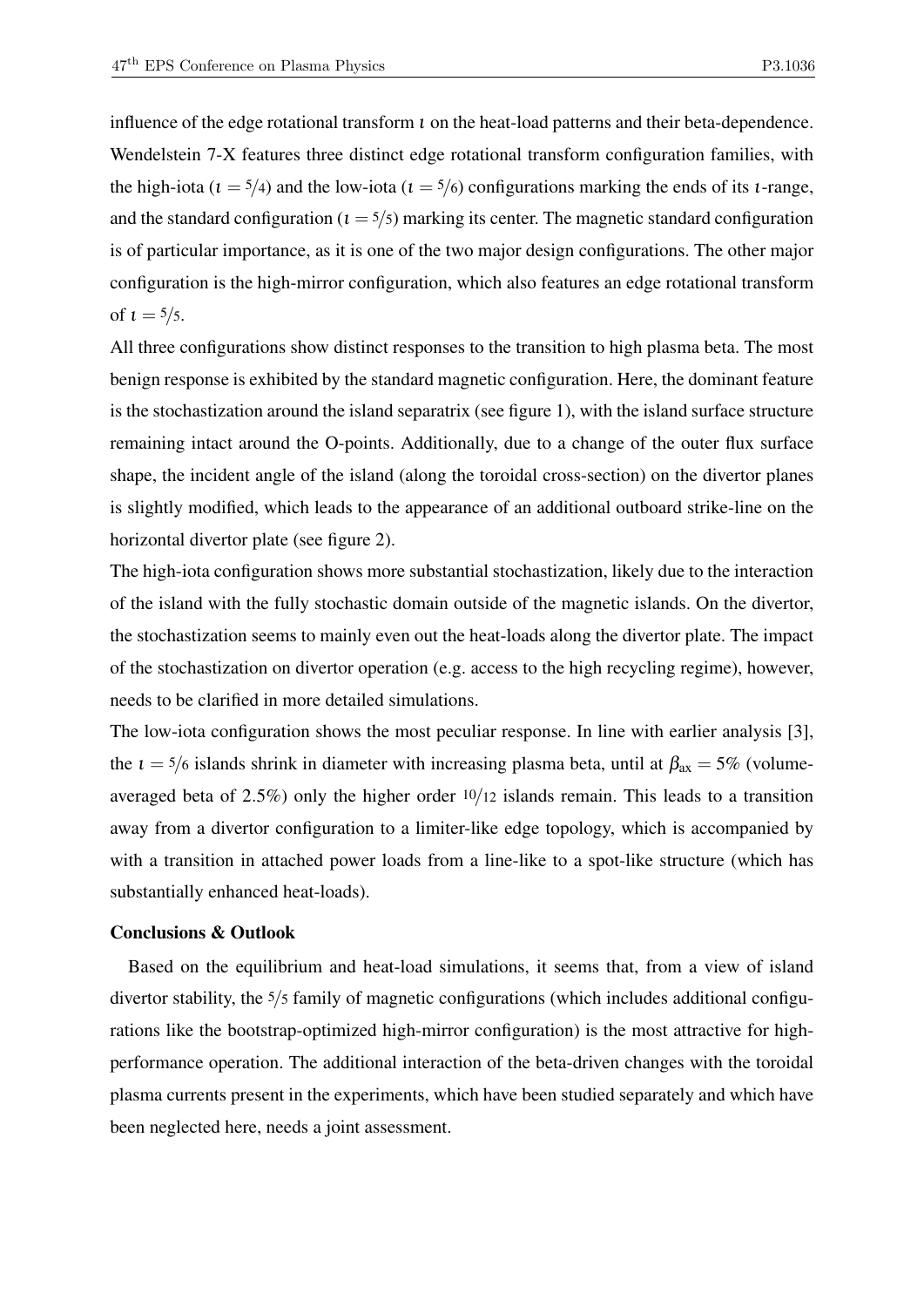

Figure 1: Magnetic topology for standard (top), high-iota (middle) and low-iota (bottom) configuration in vacuum (left) and 5% on-axis plasma beta (right). The red line indicates the fluxsurfaces used to seed the heat-load test packets for the heat-load distributions in figure 2